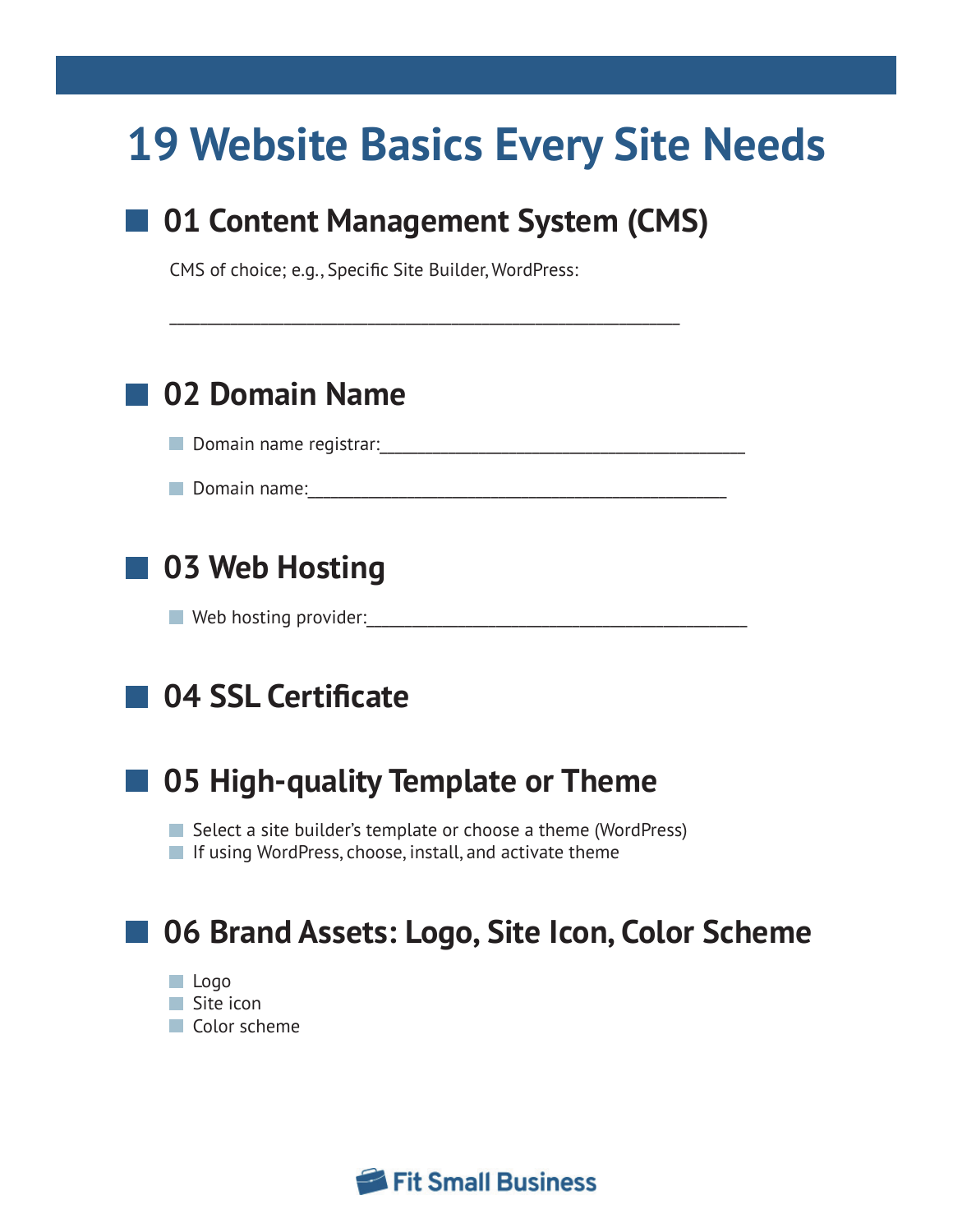# **07 Graphics & Images**

#### **08 Data Reports & Analytics Tracking**

- **Create a Google Analytics account**
- Connect to Site Builder Account
- Or, if using WordPress, choose, install, and activate analytics plugin or plugin to embed Google tracking code in page header

### **09 SEO Tools (or Plugin)**

 $\blacksquare$  If using WordPress, choose, install, and activate plugin

#### **10 Contact Information**

#### **11 Generic Business Email Address**

Email Service Provider:\_\_\_\_\_\_\_\_\_\_\_\_\_\_\_\_\_\_\_\_\_\_\_\_\_\_\_\_\_\_\_\_\_\_\_\_\_\_\_\_\_\_\_\_\_\_\_\_

**Email Address:** 2008 and 2008 and 2008 and 2018 and 2018 and 2018 and 2018 and 2018 and 2018 and 2018 and 2018

### **12 Online Appointment Bookings (Optional)**

 $\blacksquare$  If using WordPress, choose, install, and activate plugin

#### **13 Performance & Security Plugins**

 $\blacksquare$  If using WordPress, choose, install, and activate plugins for site security and performance